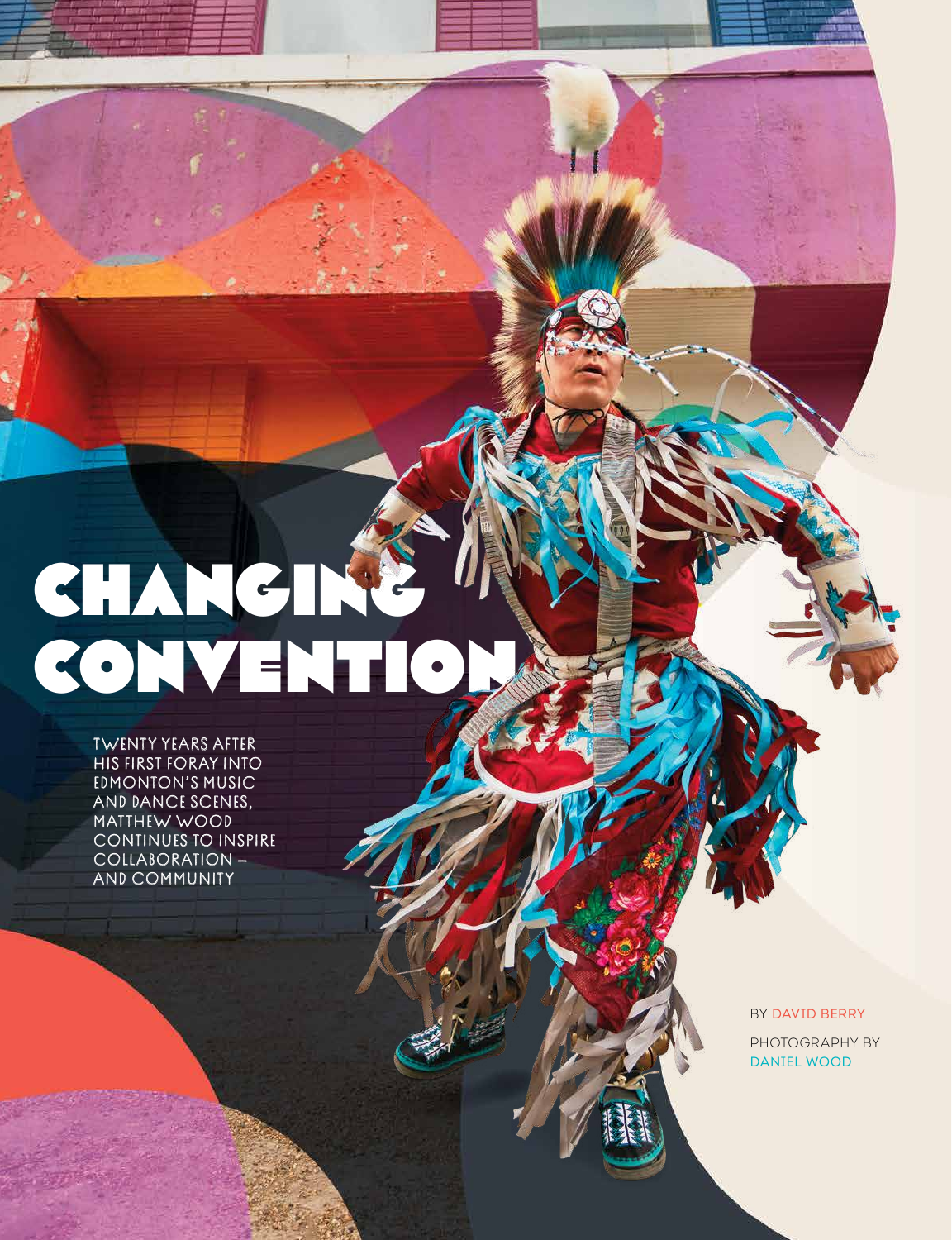

atthew Wood is a community centre. Ideas, people, art<br>forms, cultures, subcultures, histories and futures: He is<br>both a focal point and a staging ground for all of them.<br>He opens his doors to the world that surrounds him, forms, cultures, subcultures, histories and futures: He is both a focal point and a staging ground for all of them. He opens his doors to the world that surrounds him, to

every part of it, and transforms it into something that is both rooted and unimagined, a part of the whole that is pulling it somewhere new.

Wood is not easy to define, if only because definition by nature involves boundaries and restrictions. He performs under the name Creeasian, which nods both to his heritage — his father was Vietnamese and his mother Cree — and to his endlessly original approach to the mediums in which he's most at home: dance and DJing. But it doesn't quite capture the breadth and depth of his inspiration. Perhaps the most encompassing way to say it, is that he's an artist. Still, if the purpose of an artist is to absorb the world and reflect back an entirely original perspective, he has made communityorganizing as central to his practice as anything else.

"He rolled all the time with community — he always had people with him," says Tim Hill, of Halluci Nation (formerly known as A Tribe Called Red), for whom Wood has been a touring dancer for more than six years. "The kind of aura he brings around, it's always a very warm, light-hearted, inviting place. And he's like that with everybody."

"When he receives something, he always shares," explains Gerry Morita, artistic director of Mile Zero Dance, who has worked with Wood for more than a decade, and recently welcomed him as an artistic associate at Mile Zero. "He's a really strong mentor to other people, a teacher — he's always bringing along youth or the community as a whole."

If Wood's place in the community has been recognized by his peers since shortly after he began dancing at community centres and at the Edmonton International Street Performers Festival nearly 20 years ago, it's now also being acknowledged by the city's institutions. This year has seen him recognized not only with funding from the Edmonton Artists' Trust Fund but as the city's Indigenous Artist-in-Residence. Whatever else it might mean, the implications for what it says about his place in the community are not lost on Wood.

"I always didn't feel like I belonged everywhere. I always had to fight for my place to be, to prove that I belonged where I felt I belonged," Wood explains of his youth, and the drive it gave him to create spaces where people could feel part of something. "I didn't want to have that for people in my community. That's always been the most important component for me. Because I didn't want others to feel that same way." >

## "I ALWAYS DIDN'T FEEL LIKE I BELONGED EVERYWHERE. I ALWAYS HAD TO FIGHT FOR MY PLACE TO BE, TO PROVE THAT I BELONGED WHERE I FELT I BELONGED."

— MATTHEW WOOD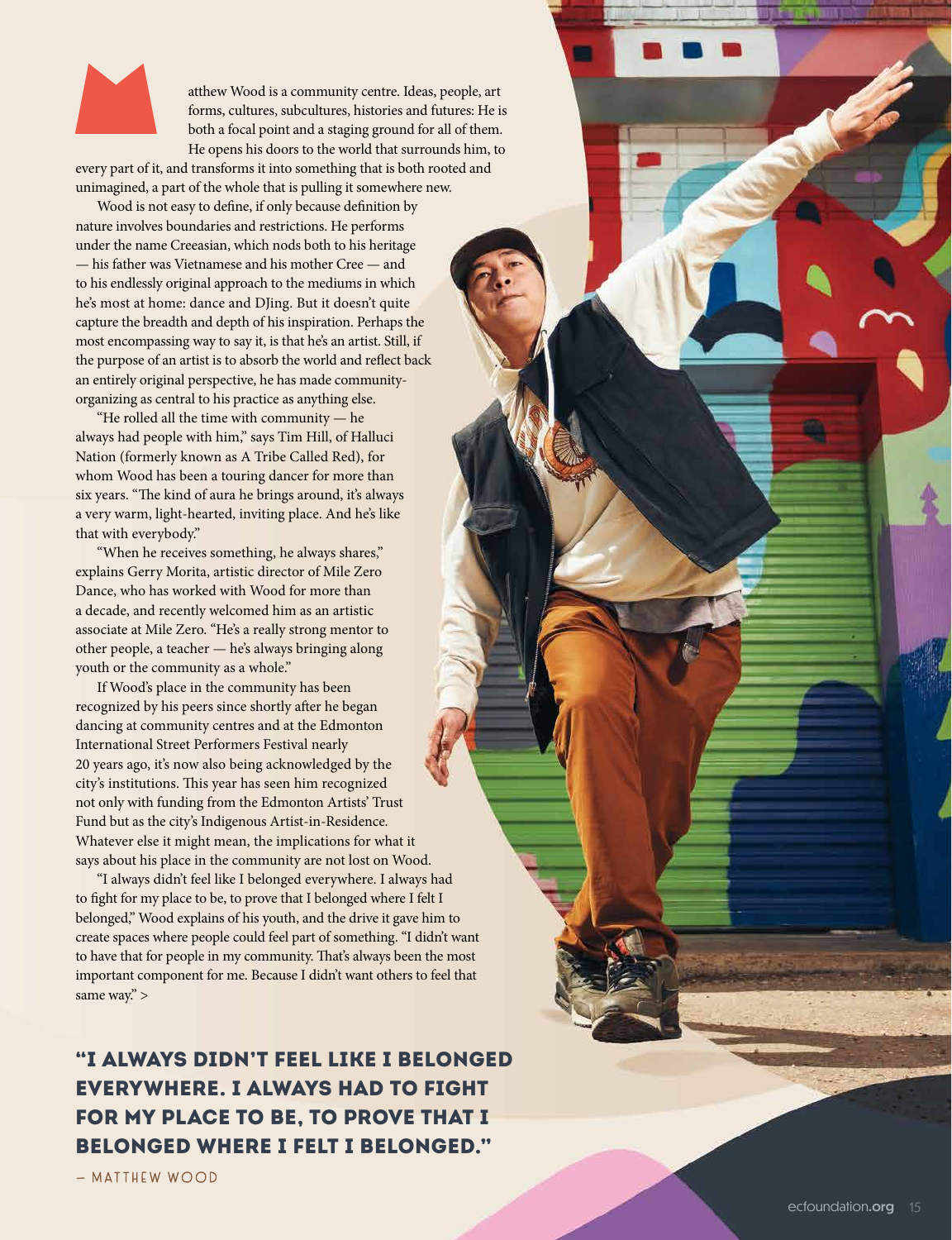That spirit is as true in his extracurricular work as in his art. As the creator and driving force behind projects including downtown block party Cypher Wild and Sampler Cafe, which brings DJ equipment and know-how to communities that would otherwise never have access, Wood gives a platform and a place to truly "be" for people who are often overlooked, if not outright rejected, by too many in our city.

"As I was coming up, I would hear people talking about these things — like, 'Downtown is an eyesore," Wood explains. "And I mean — I'm from there. I'm from these streets you speak of. You're going to say that I'm a downand-outer? How they going to say that about us?" For all that his organizing has done to smash perceptions and bring people together, the remarkable thing about Wood is that his performances radiate the same energy. As anyone who has seen him can attest, Wood is electric: blending influences that range from Cree syllabics to New York City b-boys, he is a beacon of pure charisma, a powerful light who draws in and energizes anyone who can see him. As he begins another phase of his career, though, Wood is not content to rest on either his community work or his charisma. It's clear from talking to him that he has taken this recognition to heart, and wants to use it, naturally, to bring more to his community; to help teach, to help expand the minds of people who are used to viewing his art and heritage through narrow lenses.

"When I first started getting into hip hop, at the time I didn't know why I was drawn to it," he explains. "But I understand now: it had the same energy as the powwows my mom would take me to. It wasn't just about dancing — it's about, 'Why do you dance, what's your story? What do you bring to the table?' It's about giving back, to the art and the community."

To that end, he is using both the Trust Fund and his position as artist-in-residence to dive deeper into his Cree heritage, learning both the language and the syllabics, to better incorporate them into his art. Because, though a large part of his work until now has been about blending worlds — something he remains proud of, noting, "We do need to show that Indigenous people can exist in this modern world as modern" — he is also coming to appreciate how vital it is to provide a link to histories and traditions that were violently ripped away.

> "I want to put these things into my art. Our art forms are all a form of prayer which leads back to our language: the beadwork, the sewing, the regalia; it all comes from the syllabics," Wood explains. "I'm at the point — I don't want to be the Indian in the cupboard, to just dance and get put back into the same place. So this is not just about creating art, it's about bringing our origin stories, showing my community that everything we do is art."

If that is a hefty responsibility for a guy who, he notes a bit acidly, has been too often dismissed as "the hippity-hopper," he is not concerned.

"It doesn't feel like a burden," Wood beams. "In the Cree tradition, dancing is prayer. So, it's something I've been praying for."